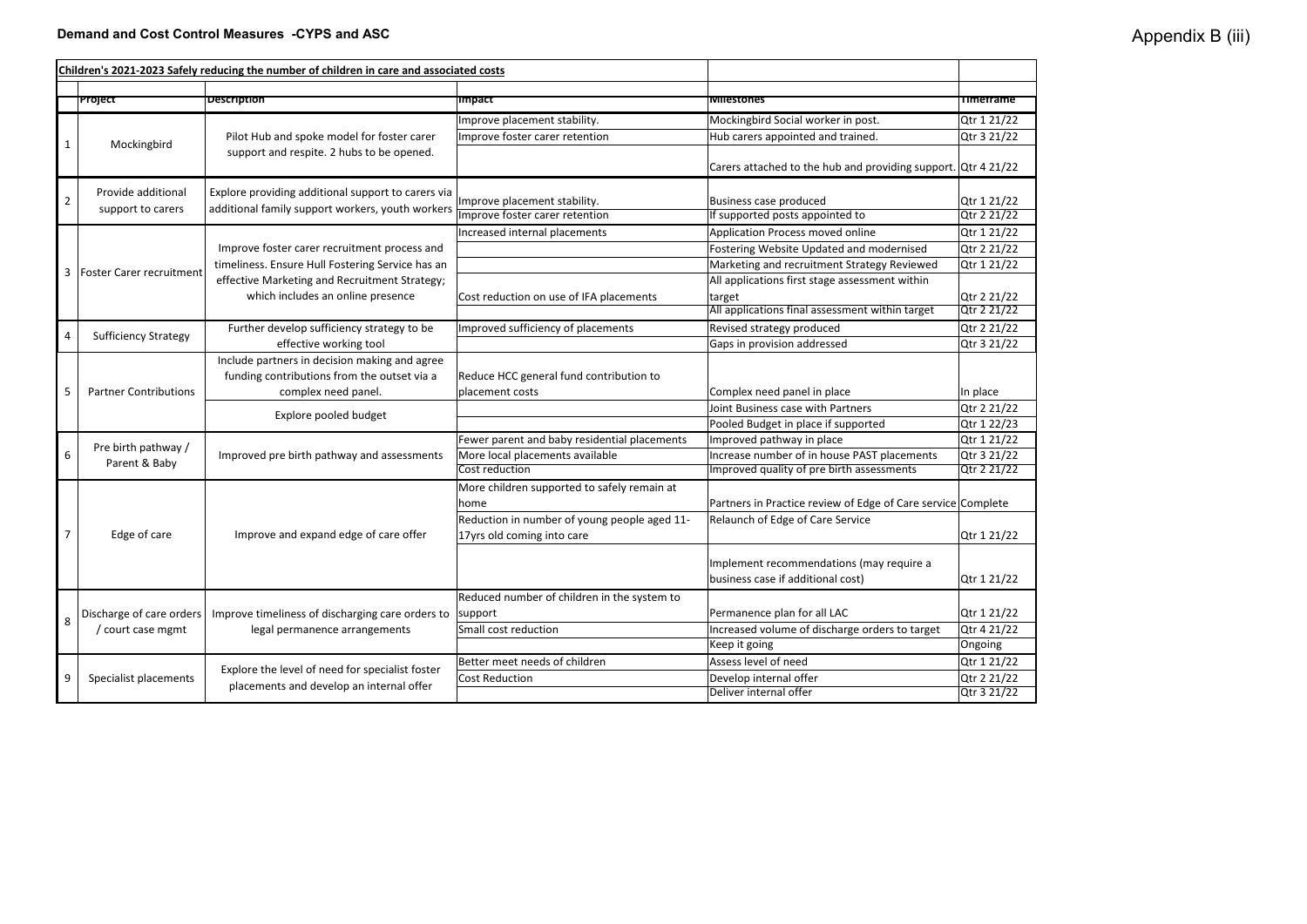### **Demand and Cost Control Measures -CYPS and ASC**

# Appendix B (iii)

|    | rroject                                         | Description                                                                                                            | <b>Impact</b>                                                                                                              | <b>IVIIIestones</b>                             | <u>rimeirame</u>       |
|----|-------------------------------------------------|------------------------------------------------------------------------------------------------------------------------|----------------------------------------------------------------------------------------------------------------------------|-------------------------------------------------|------------------------|
| 10 |                                                 |                                                                                                                        | Improved quality of placements                                                                                             | Business case re additional QA capacity         | Qtr 1 21/22            |
|    | QA & challenge of                               | Increase the quality assurance visits and cost                                                                         | <b>Cost Reduction</b>                                                                                                      | If supported posts appointed to                 | Qtr 2 21/22            |
|    | external placements                             | scrutiny of external providers                                                                                         |                                                                                                                            | Implement rolling programme                     | Qtr 3 21/22            |
|    | Pathway & Practice<br>Improvements              |                                                                                                                        | Reduced drift and delay for children                                                                                       | New pathway introduced                          | Qtr 2 21/22            |
| 11 |                                                 | Improvements to the pathway and practice                                                                               | Right first time decision making                                                                                           |                                                 |                        |
|    |                                                 |                                                                                                                        | Improved placement stability                                                                                               |                                                 |                        |
|    |                                                 |                                                                                                                        | Remain competitive in the LA fostering market                                                                              | Cost analysis complete                          | Qtr 1 21/22            |
| 12 | Cost analysis &                                 | Refresh total cost analysis of all placement types                                                                     | Learn from best practice                                                                                                   | Benchmark                                       | Qtr 2 21/22            |
|    | benchmarking                                    | and benchmark against other local authorities                                                                          |                                                                                                                            | Implement learning                              | Qtr 3 21/22            |
|    | Fostering Review with                           | Review the fostering service structure and                                                                             | Learn from best practice                                                                                                   | PIP Review                                      | Qtr 1 21/22            |
| 13 | <b>Partners in Practice</b>                     | processes                                                                                                              | Improved service to children and families                                                                                  | Implement recommendations                       | Qtr 2 21/22            |
|    |                                                 |                                                                                                                        |                                                                                                                            |                                                 |                        |
|    | Increase mgmt oversight                         | New Panel arrangements and decision making                                                                             | Best value in meeting needs                                                                                                | Panels in place                                 | Qtr 1 21/22            |
| 14 | and peer review                                 | structure                                                                                                              |                                                                                                                            |                                                 |                        |
|    |                                                 |                                                                                                                        | <b>Cost Reduction</b>                                                                                                      | Decision making hierarchy in place              | Qtr 1 21/22            |
|    |                                                 |                                                                                                                        | Reduction in agency residential placements and                                                                             |                                                 |                        |
| 15 | Therapeutic Support to                          | Provision of psychological support to internal                                                                         | more children living local                                                                                                 | <b>Business case to CCG</b>                     | Qtr 1 21/22            |
|    | <b>Children's Homes</b>                         | Children's Homes                                                                                                       |                                                                                                                            | Psychological support in place                  | Qtr 3 21/22            |
|    |                                                 |                                                                                                                        |                                                                                                                            |                                                 |                        |
| 16 | <b>Enhancing financial</b>                      |                                                                                                                        | A new 4 tier approach to learning & development Improved financial and budget management skills Training package finalised |                                                 | Qtr 1 21/22            |
|    | mgmt skills and                                 | around finance and review of delegations for                                                                           |                                                                                                                            |                                                 |                        |
|    | knowledge                                       | approving paymentss                                                                                                    | Improved creative best value decision making                                                                               | Training package delivered                      | Qtr 2 21/22            |
|    |                                                 |                                                                                                                        | Improved rigour around decision-making                                                                                     | Delegation review complete                      | Qtr 1 21/22            |
|    |                                                 |                                                                                                                        |                                                                                                                            |                                                 |                        |
|    | Adult Social Care - Continuous Improvement Plan |                                                                                                                        |                                                                                                                            |                                                 |                        |
|    |                                                 |                                                                                                                        |                                                                                                                            |                                                 |                        |
|    | Project                                         | Description                                                                                                            | Impact                                                                                                                     | <b>Milestones</b>                               | Timeframe              |
|    |                                                 |                                                                                                                        |                                                                                                                            |                                                 |                        |
|    |                                                 |                                                                                                                        |                                                                                                                            | Authorisation to go to procurement ICOB/CST     | January 2021           |
|    |                                                 | Re-commission the home framework to bring a wider<br>pool of providers to the city and a more stable market            | <b>Reduce Costs</b>                                                                                                        | Tender<br><b>Award Decision</b>                 | March - August<br>2021 |
|    |                                                 |                                                                                                                        |                                                                                                                            | Mobilise                                        | Oct 2021               |
|    | •Home Care Re-<br>commissioning*                |                                                                                                                        |                                                                                                                            | New Contract starts                             | Oct-Dec 2021           |
|    |                                                 |                                                                                                                        |                                                                                                                            |                                                 | 31 Dec 2021            |
|    |                                                 |                                                                                                                        |                                                                                                                            |                                                 |                        |
|    |                                                 |                                                                                                                        |                                                                                                                            |                                                 | Implemented            |
|    |                                                 |                                                                                                                        |                                                                                                                            | New framework implemented                       | December 2021          |
|    |                                                 |                                                                                                                        |                                                                                                                            |                                                 |                        |
|    | •Day Opportunities                              | Framework for Day-care implementing new ways of                                                                        | <b>Reduce Demand &amp; Costs</b>                                                                                           | New model and transition plan agreed by DMT     | Feb-21                 |
| 12 | commissioning*                                  | working post Covid                                                                                                     |                                                                                                                            | New framework implemented                       | Q <sub>2</sub> tbc     |
|    |                                                 |                                                                                                                        |                                                                                                                            |                                                 |                        |
|    |                                                 |                                                                                                                        |                                                                                                                            |                                                 |                        |
|    |                                                 |                                                                                                                        |                                                                                                                            |                                                 | 1st Quarter            |
|    |                                                 |                                                                                                                        | Increase Demand & Reduce Costs                                                                                             | Review Process - assumed resource available     | 2021-22                |
|    | •Direct Payments                                | Promote Direct Payments as an option to paying for<br>care direct with the aim of an increased take up from<br>clients |                                                                                                                            |                                                 | 2nd and 3rd            |
| 3  | (Promotion and Increased<br>take up)            |                                                                                                                        |                                                                                                                            | Relaunch Direct payments with staff and clients | Quarter 2021-22        |
|    |                                                 |                                                                                                                        |                                                                                                                            |                                                 | 4th Quarter            |
|    |                                                 |                                                                                                                        |                                                                                                                            | Post implementation review / lessons learned    | 2021-22                |
|    |                                                 |                                                                                                                        |                                                                                                                            |                                                 |                        |
|    |                                                 |                                                                                                                        |                                                                                                                            |                                                 |                        |